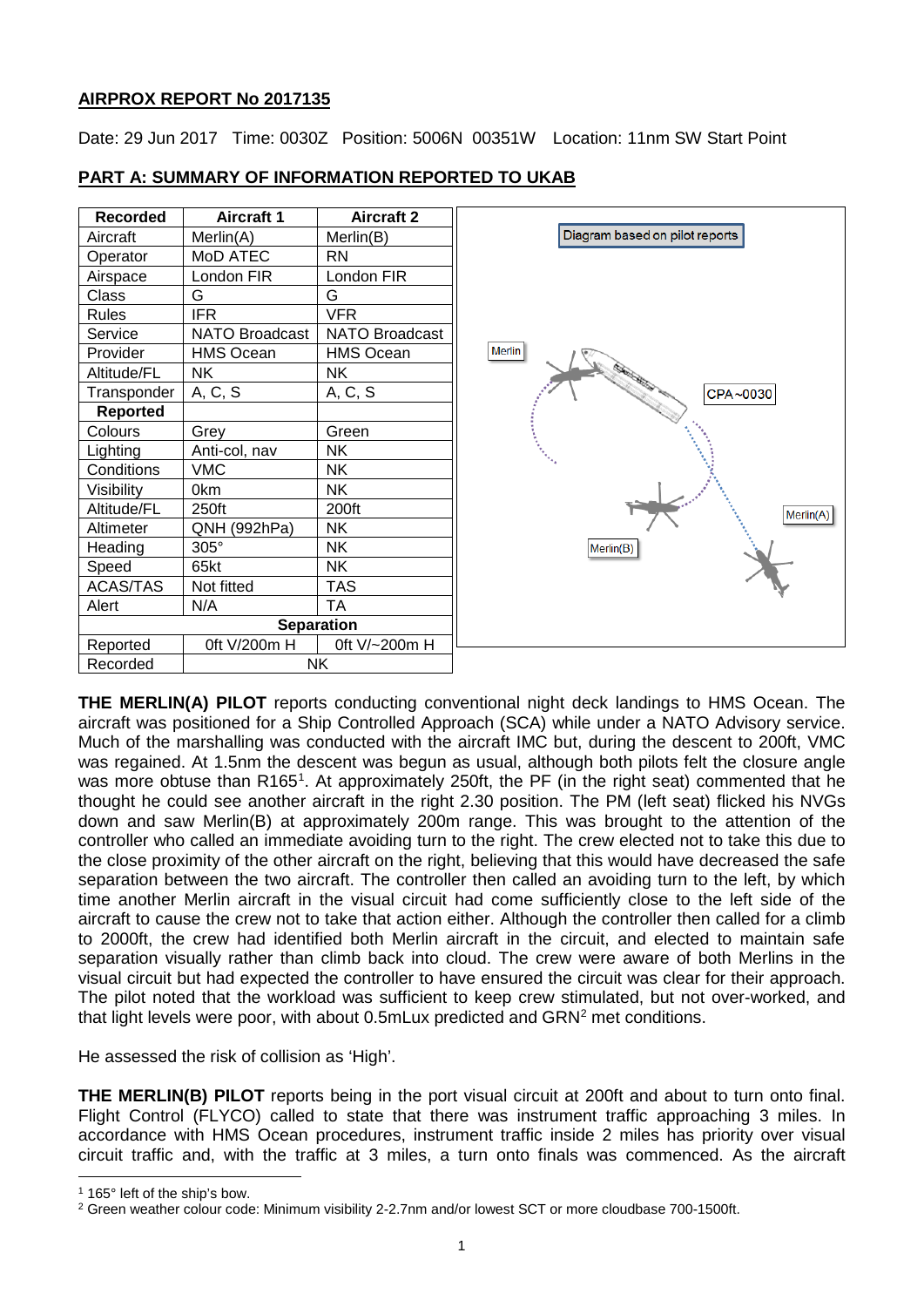intercepted the glide path indicators, the navigation lights were changed from steady bright to flashing bright and the upper anti col light turned from red to off in accordance with normal ship procedures. Shortly after this, the TAS audio sounded and, 3secs later, Merlin(A) passed down the left side, about 10 rotor spans away and proceeded between their aircraft and [another Merlin] at the end of the downwind leg. The Merlin(B) crew commented that it was strange that an aircraft would overshoot from an SCA through the circuit. They were given no explanation from FLYCO as to what had just occurred and continued with their Conventional Deck Landing training. Having read the DASOR and spoken to the Merlin(A) aircraft commander, the Merlin(B) pilot noted that had the instructions given by the controller been followed then a collision with either his aircraft or the other Merlin in the circuit would have been highly likely. He stated that they were thankful the experienced crew in Merlin(A) looked before following the instructions given.

**THE HMS OCEAN RADAR CONTROLLER (HOMER)** reports that Merlin(A) contacted him for an SCA. After completing the base and downwind legs at 700ft and all the admin checks as required, the controller turned Merlin(A) inbound towards the ship and descended the aircraft to 500ft amsl to begin the final part of the SCA on the ship's relative bearing of R165. Merlin(B) was airborne on the downwind leg of a visual circuit under the control of FLYCO. At 2.1nm, the controller ordered Merlin(A) to reduce speed to 65kt and not to acknowledge further instructions until requested. At this point, Merlin(B) had turned finals towards the ship at 200ft amsl and the traffic was called to Merlin(A), who was now at 1.9nm, by the controller. The Merlin(A) pilot reported visual. The SCA continued as planned but the controller noticed on radar that Merlin(A) appeared not to have fully reduced speed and continued to close on the circuit traffic which was now on short finals. The approach was continued and a clearance request was made at 1 mile, at which point a 'continue' was given by FLYCO. By the time the break-off procedure was executed by FLYCO at ½nm, passed to the controller and subsequently relayed to Merlin(A), the pilot had broken-off his approach, taking a heading to the left into the visual circuit before the controller issued an overshoot instruction to the right (of a heading of about 040-050° and to climb to 700ft). The pilot chose not to take the overshoot instruction to the right stating he had an aircraft to his right (Merlin(B)), so the controller issued a further overshoot instruction to the left and climb to 700ft. The pilot elected not to take the instruction either stating he had an aircraft to his left at 9 o'clock. The pilot carried out his own overshoot procedure of 260° and climb to 700ft and an Airprox was declared.

**THE HMS OCEAN CDR FLYING (FLYCO)** reports that, whilst conducting night operations, a Merlin pilot [Merlin(A)] declared an Airprox near the end of an SCA. This was in response to a perceived threat from an aircraft ahead whose pilot was cleared to land. The aircraft had already conducted a night SCA and then conducted 2 further visual serials including a hold on deck. During this time 2 other Merlins joined approximately 50 minutes early and held in the starboard wait. With Merlin(A) on deck, the other Merlins where fed in individually and conducted SCAs before joining the port visual circuit. Merlin(A) then launched into the next serial which was an SCA to overshoot into an practice Emergency Low Visibility Approach (ELVA). During the SCA, Merlin(A) was IMC at 700ft before regaining VMC at an estimated 500ft. Once fed in to the SCA pattern, the aircraft was positioned on the R165 with a relative wind of R20<sup>3</sup> at 30kts. As Merlin(A) approached 2.5nm, Merlin(B) was turning finals in the visual circuit. The radar controller called traffic ahead at 1.5nm which was acknowledged by the Merlin(A) pilot. In so doing, the 2nm call was missed internally but, at this point, Merlin(A) was told to reduce speed to 65kts by the radar controller, which was acknowledged. Merlin(A) was reported at 1nm and given a continue with one ahead. No clearance to land was given due to Merlin(B) on short finals approaching the deck. Merlin(A) was observed to close rapidly with Merlin(B) at ½nm and reported that they were breaking off the approach. The break-off procedure was being initiated at ½nm as Merlin(A) broke left into the circuit. The pilot was instructed to overshoot right but declined to follow this instruction so was instructed to overshoot left. This would have put them into conflict with the other Merlin, who was downwind at this point. They were given a third instruction to climb to 2000ft which was also refused as the pilot was visual with both other Merlins and passed clear. The Merlin(A) pilot declared an Airprox.

He perceived the severity of the incident as 'Medium'.

<span id="page-1-0"></span> $\overline{\phantom{a}}$ <sup>3</sup> 20° left of the ship's bow.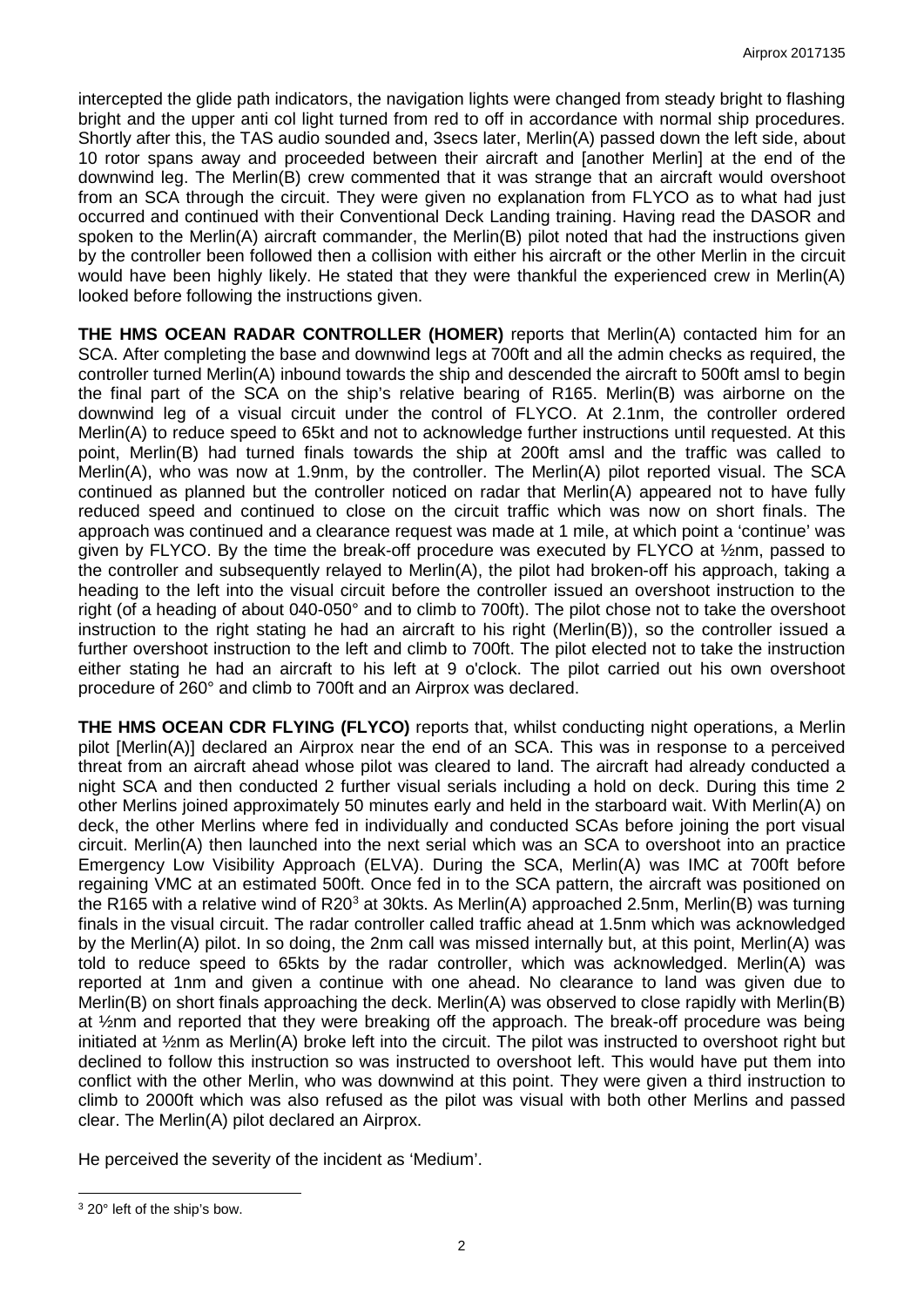## **Analysis and Investigation**

### **UKAB Secretariat**

The weather in the vicinity of HMS Ocean was reported as a clear night below a 600ft cloud base with some moderate rain and poor light levels.

The Merlin(A) and Merlin(B) pilots shared an equal responsibility for collision avoidance and not to operate in such proximity to other aircraft as to create a collision hazard<sup>[4](#page-2-0)</sup>.

### **Occurrence Investigation**

The decision to allow the Mk3 Merlins to join earlier than expected (thereby increasing the relative complexity of the night serial earlier than was originally planned at the night flying briefing), was considered during the investigation as contributory; however, on balance, it was deemed safe to increase the workload. The investigation concluded with a number of findings:

- 1. Better lookout whilst in the visual circuit. All air systems were displaying normal lighting and this should have enhanced visual deconfliction if one pilot was looking out with the other adopting the heads-in mode.
- 2. Better communication between the HOMER and FLYCO would have aided the serial throughout. Missed internal liaison calls at 2nm undoubtedly contributed.
- 3. All crews should operate with NVG for SA in a multiple aircraft visual circuit.
- 4. The decision to not turn on TCAS outside of the visual circuit meant the loss of a possible source of SA.
- 5. Of note was the tightened timelines dictated by the requirement to achieve currency in an environment where lack of assets for multi-spot evolutions competed with other FLEET priorities.

In sum, there are valuable lessons to be learned from this incident. However the serial was covered by the staff of Flag Officer Sea Training who assessed the serials as "a well executed set of FLYEX serials demonstrating a strong level of supervision and exposure of junior personnel to aviation".

## **Comments**

### **HQ Air Command**

This Airprox involved 3 aircraft all under control of HMS Ocean and took place during a busy time of training for both the ship's company and aircrew. The 3 aircraft were a mixture of 2 aircraft in the circuit (VFR) and one making an approach (IFR). The crew of Merlin(A) were completing their approach without the use of night vision devices. However, the devices were attached to their helmets but stowed in the 'up' position. This allows them to be flipped down immediately if required, and, in this case, the crew were set up for the NVG circuits they were planning to do later in the sortie. Crews do not normally operate with one pilot on NVG and one conventional, especially during maritime operations, because the ship's lighting configuration can only be set to suit one or the other. Lights which are dim enough to not dazzle or bloom the NVG are too dim to be seen unaided. Some lights (for example masthead obstruction lights or restricted-in-ability–tomanoeuvre lights) are not NVG compatible at all, so need to be turned off for NVG use. Within a crew, it should be all or none when it comes to switching to NVG, and all crew members will all be on the same standard of NVG. That said, it is not entirely unusual for the LHS occupant to have their NVG down for some of the circuit – because once away from the ship they offer improved capability – and then re-stow them in the 'up' position once the ship's lighting causes degradation in the performance of the device. Crews from a Merlin Mk 2 Maritime Helicopter Force (MHF)

 $\overline{\phantom{a}}$ 

<span id="page-2-0"></span><sup>4</sup> SERA.3205 Proximity.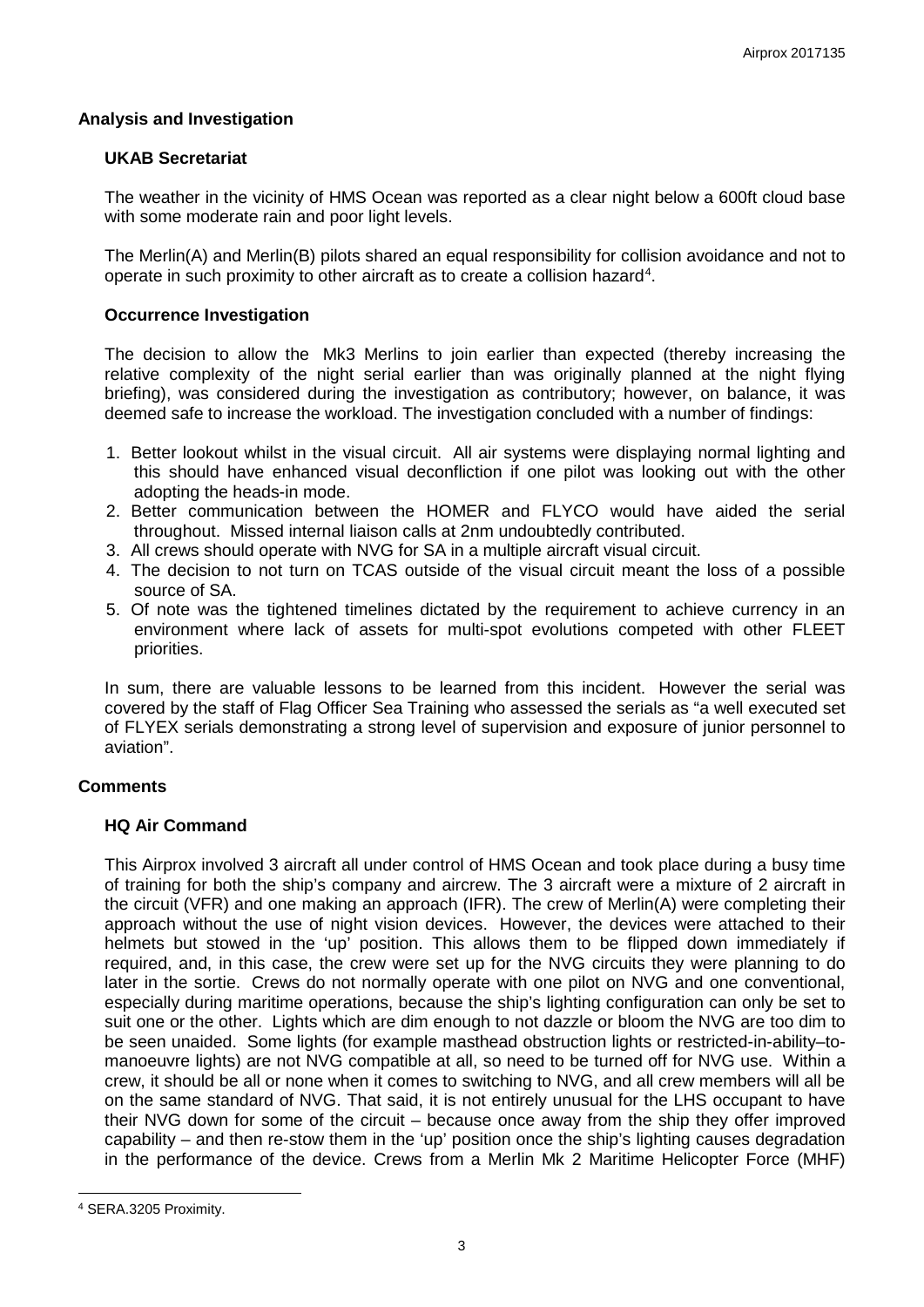background would normally be flying with neither pilot on NVG because much of MHF is not yet NVG trained. This is a slightly unusual factor of this incident because the crew of Merlin(A) were flying a Merlin Mk 2 but the crew were all NVG trained. The crew of Merlin(A) was aware that the Commando callsigns were in the circuit, and had been informed about the one turning in ahead earlier in the approach, but had no other traffic information about their positions. As they were intermittent IMC during the marshalling, they were not able to see either aircraft until the incident point. The crew of Merlin(A) were caught by surprise when they became visual with Merlin(B) because they expected it to be closer to the ship or in the hover alongside. Fortunately, when the HP announced that he thought he could see an aircraft in the 2.30, the LHS occupant was able to flip his goggles down and rapidly acquire the conflicting aircraft and give more accurate range information to the HP than would have been possible without the aid of the goggles. The HP manoeuvred to increase separation and ATC was informed. During the moments that passed, the crew of Merlin(A) were more confident in their own SA regarding the 2 circuit traffic aircraft and were content to take their own path between the aircraft rather than follow the ATC directions which were at this time based on information that was obsolete due to the avoiding action of Merlin(A). Unfortunately, the ship's recording equipment wasn't working at the time; however, the combined reports of all participants allowed the investigation to gather the required information. Mixing circuit traffic with IFR traffic will always be challenging, especially with a relatively small circuit; however, the ship's company and aircrew need to train as they fight. It is heartening to see several recommendations submitted in order to improve integration and safety.

# **Navy HQ**

For this particular occurrence, there are a couple of contributory factors that may have resulted in the Airprox developing more than it should have done; however, without a tape transcript it is difficult to know for sure how accurate the flow of information was for all concerned to build accurate SA. This is a separate issue that is being addressed by HMS OCEAN engineering staff because the ability to record ATM (and indeed Action Information Organisation activity) is a mandated requirement but appears to have failed on this occasion. The decision to allow Merlin(A) to proceed beyond "The Gate" during the SCA might have been flawed; however, if neither controller had an accurate mental model of the relative positions of all aircraft concerned, then this could be understood. That said, on approaching the flight deck at night, it goes without saying that Merlin(B) would reduce in speed significantly as it comes adjacent to the spot it was intending to land on, and this would have no doubt increased the perception that the overtake speed of the Merlin(A) was significantly more than 65kts. Due to the lack of currency of the controllers concerned, this explains the lack of awareness displayed initially during this incident. In this instance the situation was aided by the visual acuity of the crew of Merlin(A) who were able to take visual separation from the conflicting visual circuit traffic and take an appropriate course of avoiding action.

## **Summary**

An Airprox was reported when 2 Merlins flew into proximity in the HMS Ocean visual circuit pattern at about 0030 on Thursday 29<sup>th</sup> June 2017. Both pilots were operating clear of cloud under VFR in VMC, both in receipt of a NATO Advisory Service from HMS Ocean.

## **PART B: SUMMARY OF THE BOARD'S DISCUSSIONS**

Information available consisted of reports from both pilots, reports from the air traffic controllers involved and reports from the appropriate operating authorities.

Further information was provided by the HQ Navy Operations member, who stated that HMS Ocean was conducting a pre-deployment work-up, operating under standard NATO rules, and that consequently the crew were current but lacked recent experience; the reason for the work-up. Members first considered the actions of the ATM team on HMS Ocean and, after some discussion, agreed that it appeared that the internal coordination call between HOMER and FLYCO of SCA traffic at 2nm had been missed and that this was contributory. Notwithstanding, members noted that the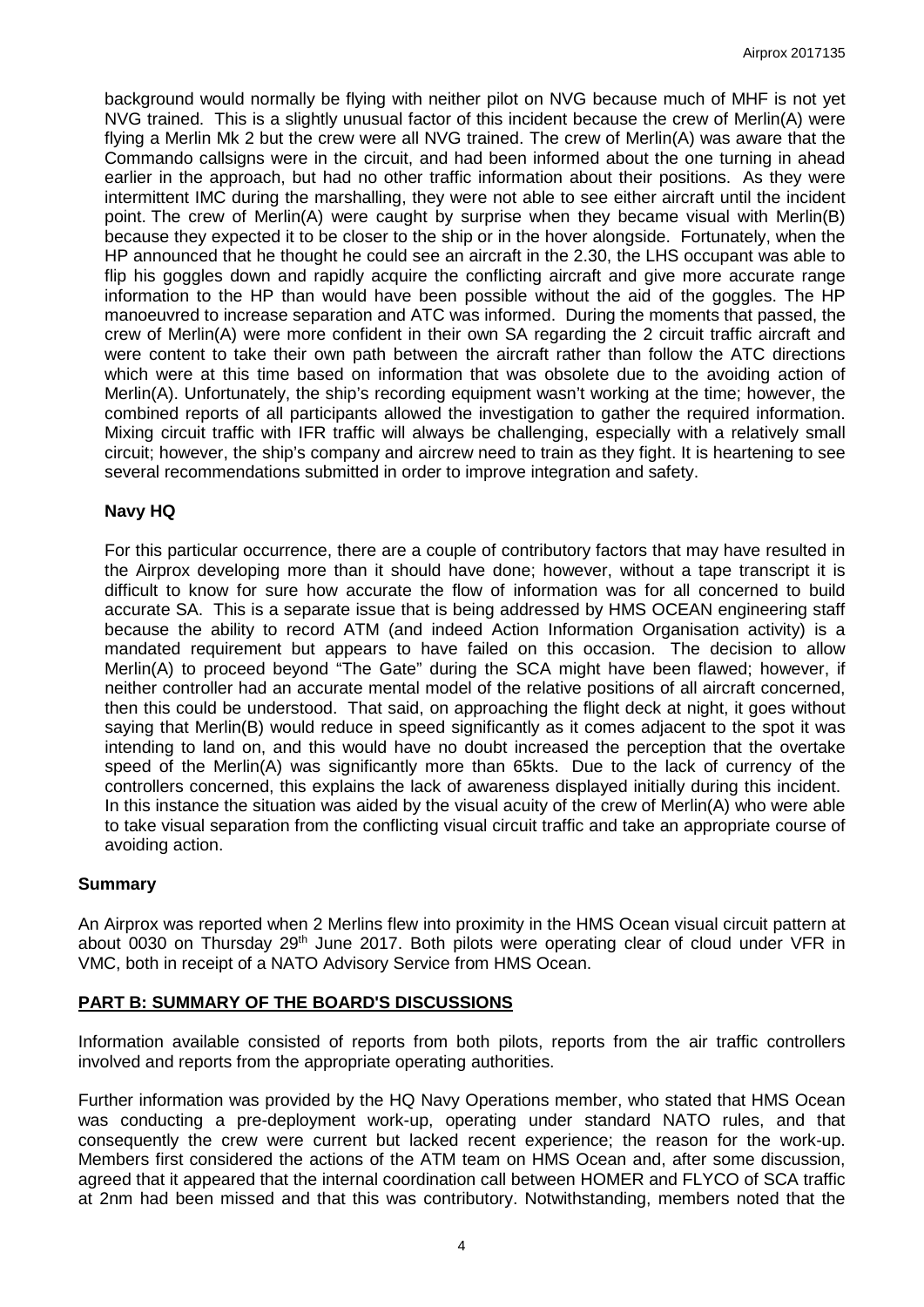Merlin(B) pilot had stated that he was advised of traffic at 3nm before turning final, and FLYCO observed that Merlin(A) was approaching 2.5nm as Merlin(B) turned final. As such, it seemed that all involved knew that Merlin(A) was making an approach, if not its precise range at the 'Gate' which would have been the cue for a decision to be made on whether to allow Merlin(A) to continue towards the deck.

The Board also noted that both FLYCO and HOMER stated that Merlin(A) appeared to close rapidly on Merlin(B), suggesting that Merlin(A) pilot had not slowed to the required 65kt. Members discussed this possibility and felt that it would have been surprising, given his training and previous experience, that the serving naval officer test pilot flying Merlin(A) would make such an error. It was felt that it was more likely that the internal coordination within the ATM team was such that the apparently sudden arrival of Merlin(A) in the visual circuit created a perception that it had not slowed on the approach.

Some members wondered why Merlin(A) had been cleared to continue at 1nm when Merlin(B) was ahead on short final with another Merlin on the downwind leg, and commented on the little time available for FLYCO to order a break-off to HOMER at ½nm, to be passed to Merlin(A) pilot. The HQ Navy Operations member pointed out that the ship's radar resolution was such that HOMER would not be able to distinguish separate aircraft in the circuit area, and it was therefore incumbent upon FLYCO to control approaches when aircraft were close to the ship. Furthermore, he went on to say that the command at ½nm to break-off the approach was made in error; the Merlin(A) pilot should have been given break-off instructions at the 'Gate' – 2nm.

The Board agreed that the early arrival of the Merlin pair had caused an unexpected and rapid increase in the complexity and intensity of flying operations, at night and in poor weather conditions, which had resulted in a breakdown in communication within the ATM team, which members also agreed was contributory. Given that the Merlin(A) pilot should have been passed break-off instructions at 2nm, it was felt that the cause of the Airprox was that FLYCO had allowed the Merlin(A) pilot to fly into conflict with Merlin(B). Turning to risk, members acknowledged that HOMER had passed standard overshoot instructions to Merlin(A), albeit at a time and location for Merlin(A) which was inappropriate and which, had they been followed by an inexperienced crew, would have resulted in further erosion of the separation. It was fortunate that the Merlin(A) pilot's experience and competence was such that he was able to afford the capacity to process the overshoot instructions, assess their effectiveness and make a plan of his own in order to deconflict from the other 2 Merlin helicopters. In the event, the Merlin (A) crew had established late visual contact with Merlin(B) and, whilst some members felt that the risk of collision was averted, the majority felt that safety had been much reduced below the norm.

# **PART C: ASSESSMENT OF CAUSE, RISK AND SAFETY BARRIERS**

| Cause:                       | The HMS Ocean FLYCO allowed the Merlin(A) pilot to fly into conflict<br>with Merlin(B).                                                                                                                                                                           |  |
|------------------------------|-------------------------------------------------------------------------------------------------------------------------------------------------------------------------------------------------------------------------------------------------------------------|--|
| <b>Contributory Factors:</b> | 1. Lack of co-ordination between HOMER and FLYCO.<br>2. Complexity and intensity of flying operations unexpectedly increased,<br>which led to a breakdown in communication in the ATM team, still<br>working up to full currency prior to operational deployment. |  |
| Degree of Risk:              | в                                                                                                                                                                                                                                                                 |  |